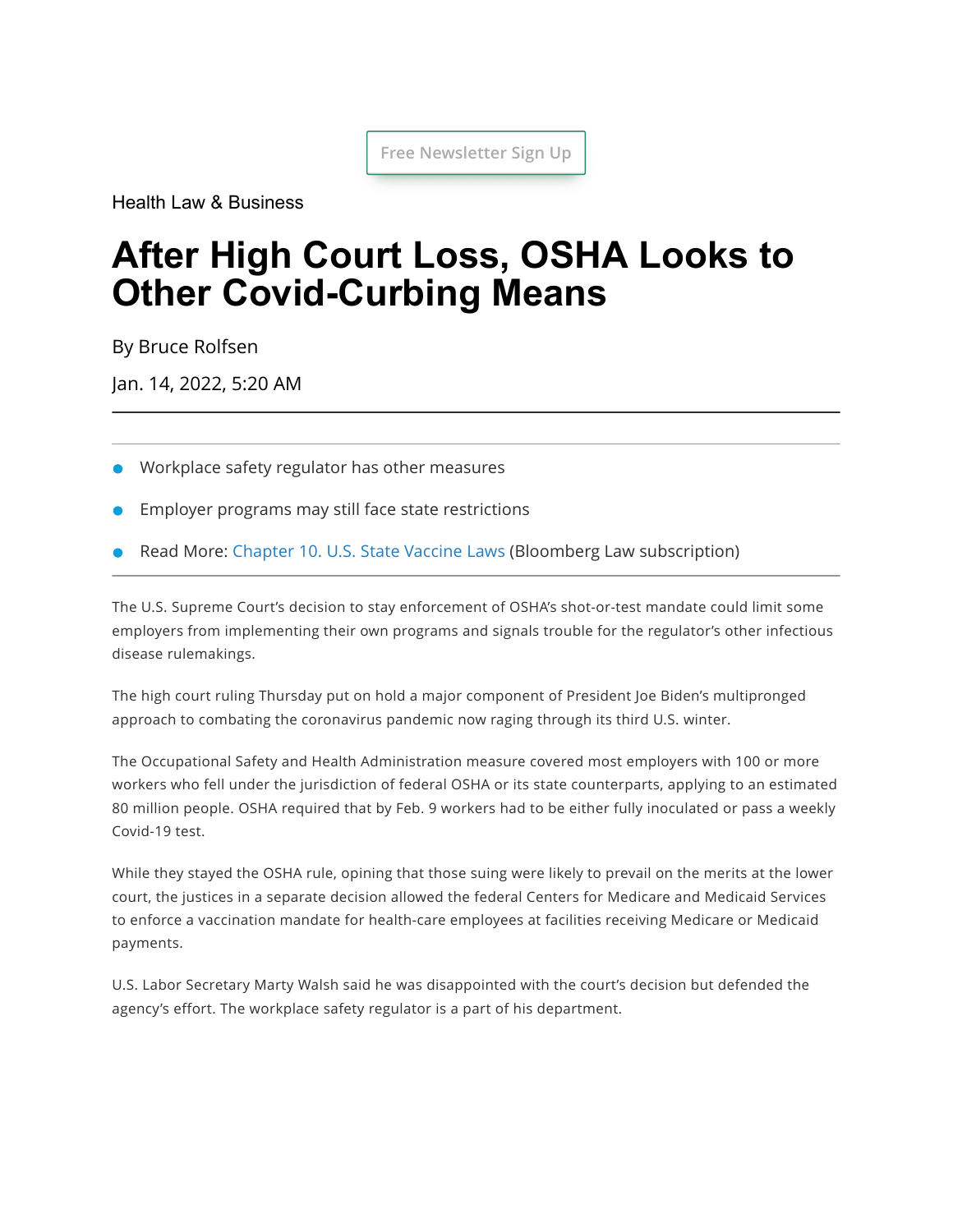"OSHA promulgated the ETS under clear authority established by Congress to protect workers facing grave danger in the workplace, and COVID is without doubt such a danger," he said in a statement, adding the agency "will do everything in its existing authority to hold businesses accountable for protecting workers, including under the Covid-19 National [Emphasis](https://www.osha.gov/enforcement/directives/dir-2021-03cpl-03) Program and [general](https://www.osha.gov/laws-regs/oshact/section5-duties) duty clause."

#### **Other Tools**

OSHA declined to immediately comment on the court's decision. While the majority opinion was unsigned, Republican appointees Neil Gorsuch, Samuel Alito and Clarence Thomas issued a concurring opinion while the Democrat-appointed Stephen Breyer, Elena Kagan, and Sonia Sotomayor dissented.

The high court decision doesn't halt OSHA's other Covid-19 curbing efforts, including the issuance of workplace hazard citations under that general duty clause, which has been a bulwark of its enforcement efforts thus far.

[Brent](https://www.seyfarth.com/people/brent-i-clark.html) Clark, a partner with Seyfarth Shaw L.L.P. in Chicago and co-chair of the firm's Workplace Safety and Environmental Group, said he was pleased that the court's majority opinion upheld OSHA's ability to regulate occupational hazards while rejecting the emergency standard as a public health measure.

"It seemed like OSHA was trying to address a public health issue through an occupational health standard," Clark said.

Like Walsh, Clark said the ruling leaves in place OSHA's ability to use other regulations and the general duty clause to cite employers for Covid-related violations.

### **Absent the Standard**

Even with the stay in effect, employers may still want to continue implementing portions of the standard, said Michelle [Strowhiro,](https://www.mwe.com/people/strowhiro-michelle/) a partner with McDermott Will & Emery L.L.P. in Los Angeles and co-lead of the firm's Covid-19 Employment Task Force. For example, she said, having information on workers' vaccination status could be needed for a company's own program or to comply with requirements at other workplaces.

But companies implementing their own vaccination, testing, or mask mandates now will have to comply with state and local laws meant to restrict employer Covid-19 efforts, Strowhiro said. When the federal standard was in effect it took precedent over state and local restrictions, but without that standard, those state and local limits on masks and vaccination mandates could be back in effect.

The court's majority opinion likely means an end to OSHA's plans to issue a comparable permanent rule after the emergency measure expired in May, said Robert [Duston,](https://www.saul.com/attorneys/robert-l-duston) a partner with Saul Ewing Arnstein & Lehr L.L.P. in Washington.

#### **The Effect on States**